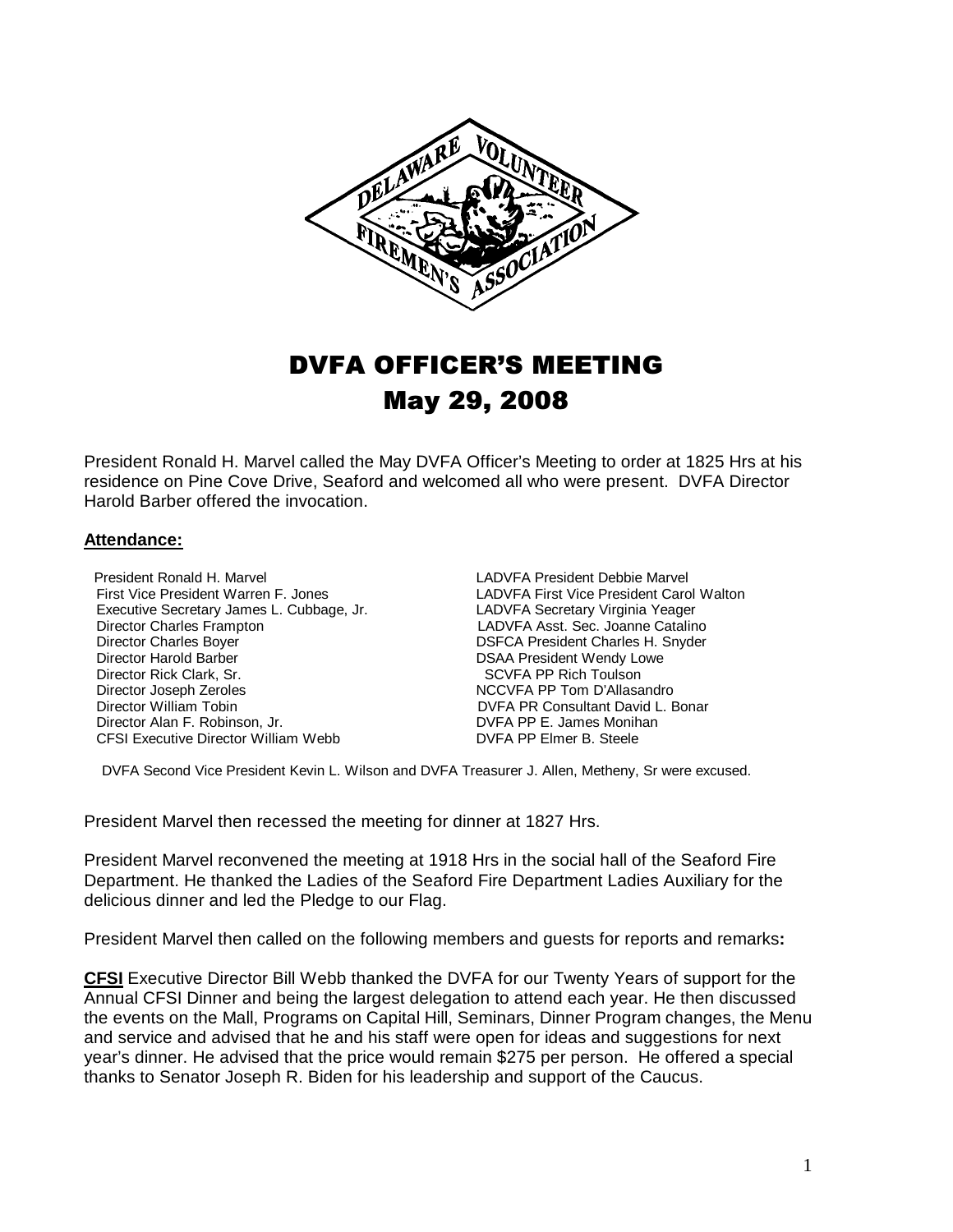Executive Secretary Cubbage thanked Bill and the CFSI for the commerative lapel pins that were presented to all of the DVFA Past Presidents. He advised it was his pleasure to offer these pins that were designed for persons who attended all twenty dinners to the DVFA Past Presidents for all of their Support throughout the years.

Bill then reported that the CFSI is working hard on the funding for the Fire Act, SAFER and other Federal Fire Issues. They are working with the Fire Based EMS Coalition, watching the progress in DOJ on payments of PSOB Benefits and are preparing briefing papers on replacements for the Secretary of Homeland Security, FEMA Director, USFA Admistrator and other top level executives with the change of administrations coming in January 2009.

DVFA PP Monihan advised that the Ryan White Act has a proposal to remove the requirement to notify first responders of contact with patients who have infectious diseases. Both the NVFC and CFSI are working on that issue.

President Marvel thanked Bill for his attendance at the meeting and excused him so he could drive back to the Washington, DC area.

**LADVFA** President Debbie Marvel brought greetings from the LADVFA and introduced her First Vice President Carol Walton, Secretary Virginia Yeager and Asst. Secretary Joanne Catalino. She brought greetings from the LADVFA and thanked everyone for their assistance and advised that the LADVFA is working hard on voter registration.

**DSFCA** President Charles Snyder brought greetings from the DSFCA and advised that the next meeting of the State Fire Chiefs would be there Expo meeting on June 26, 2008 at Memorial Fire Company in Slaughters Beach. He advised that the State Fire Chief's Association Officers had met and looking into the SB #241 – Blue Lights.

**DSAA** President Wendy Lowe brought greetings from the State Ambulance Association and discussed a proposed change to their By-Laws whereby they would hold only two meetings throughout the year instead of four; this does not include the Annual Meeting during Conference. This change is an attempt to increase the attendance at the DSAA meetings since the DSAA Officers relay current information at the Local County Meeting.

**DSFPA** Past President Joe Zeroles brought greetings from the State Fire Police Association and the associations concerns with blue lights as outlines in SB #241.

**SFPC** Commissioner Alan F. Robinson, Jr. brought greetings from the State Fire Prevention Commission and reported on events that took place at the last SFPC meetings and advised that SFPC will be meeting with Governor Minner in mid June and they will attempt to get approval for hiring of two Vacation Positions, one each at the OSFM and DSFS.

**PR CONSULTANT** David L. Bonar reported on several of his activities on behalf of the DVFA since conference. Worked on the Move Over Law and Fire Corp news releases, reported that he had been in contact with Belvedere since November in regards to the incident involving their Past Chief. He stated he had a working relationship with the Auditors Office, Attorney Generals Office and NCCPD in regards this incident and was kept advised as to the status of the case. He stated that he and First Vice President Jones have discussed a sit down meeting with the News Journal Editorial Board to discuss fire service issues. He stated that his policy is "less comments on an issue when it is bad press."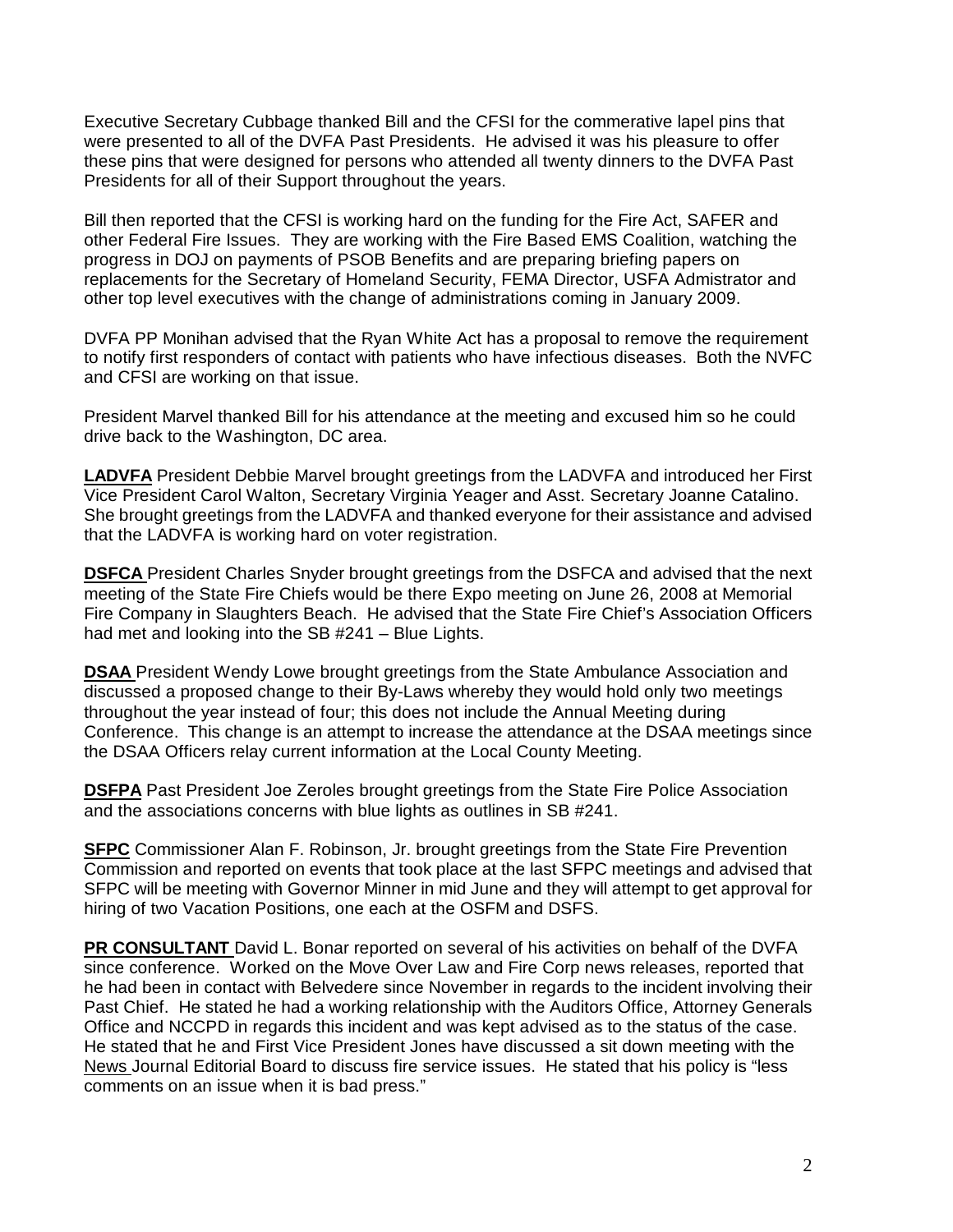**PRESIDENT MARVEL** reported on the following items:

.

**SB #241 – BLUE LIGHTS** This item was discussed in length, President Marvel advised that DSFCA President Snyder and DSFPA President Bare are meet and attempt to Resolve this issue.

**VOTER REGISTRATION** reported that Director Frampton is Chairing this important committee in the upcoming Election year. It is imperative that we get our Members registered to vote in 2008.

**NEW DVFA BANNER** advised that Second Vice President Wilson and Mike Rush are working on a new Banner for the DVFA. There is a possibility it could be ready for the DVFA Executive Committee meeting on June 8th.

**RECRUITMENT & RETENTION** stated that he and the Officer's are looking at separating the Recruitment & Retention Committee into two separate committees with new visions. Anyone wanting to serve on this important committee please contact President Marvel or First Vice President Jones.

**LINDA ROGERS UPDATE** advised that Linda Rogers had been seriously injured in a fall from a horse approx. two weeks ago. She had been in Christina Hospital where she had surgery to put a rod in her pelvic area that had been crushed. She was moved last Saturday to Milford Memorial Hospital where she is undergoing therapy

**KEVIN SMITH** stated that he has thought about this for along time. No one in any of the Congressional Offices has been more responsive to needs of the Delaware Fire Service than Kevin Smith of Senator Biden's Office. President Marvel discussed this with Sen. Biden and would like to award Kevin an Honorary Life Membership at the DVFA Luncheon.

# **Motion by Executive Secretary Cubbage, Seconded by DVFA PP E. James Monihan that the DVFA bestow an Honorary Life Membership to Kevin Smith. Motion Carried.**

**PROPOSED BY-LAW CHANGE** reviewed the proposed change to Article II, Section 1, C That was presented at the March Executive Committee Meeting.

**BELVEDERE** advised that the DVFA Officer's were made aware of this issue in November by President Rider and have been working with Belvedere and the agencies involved in the Investigation.

**WILMINGTON MANOR/RON WILLIAMS** discussed the recent article and the response by Wilmington Manor President Jim Barlow.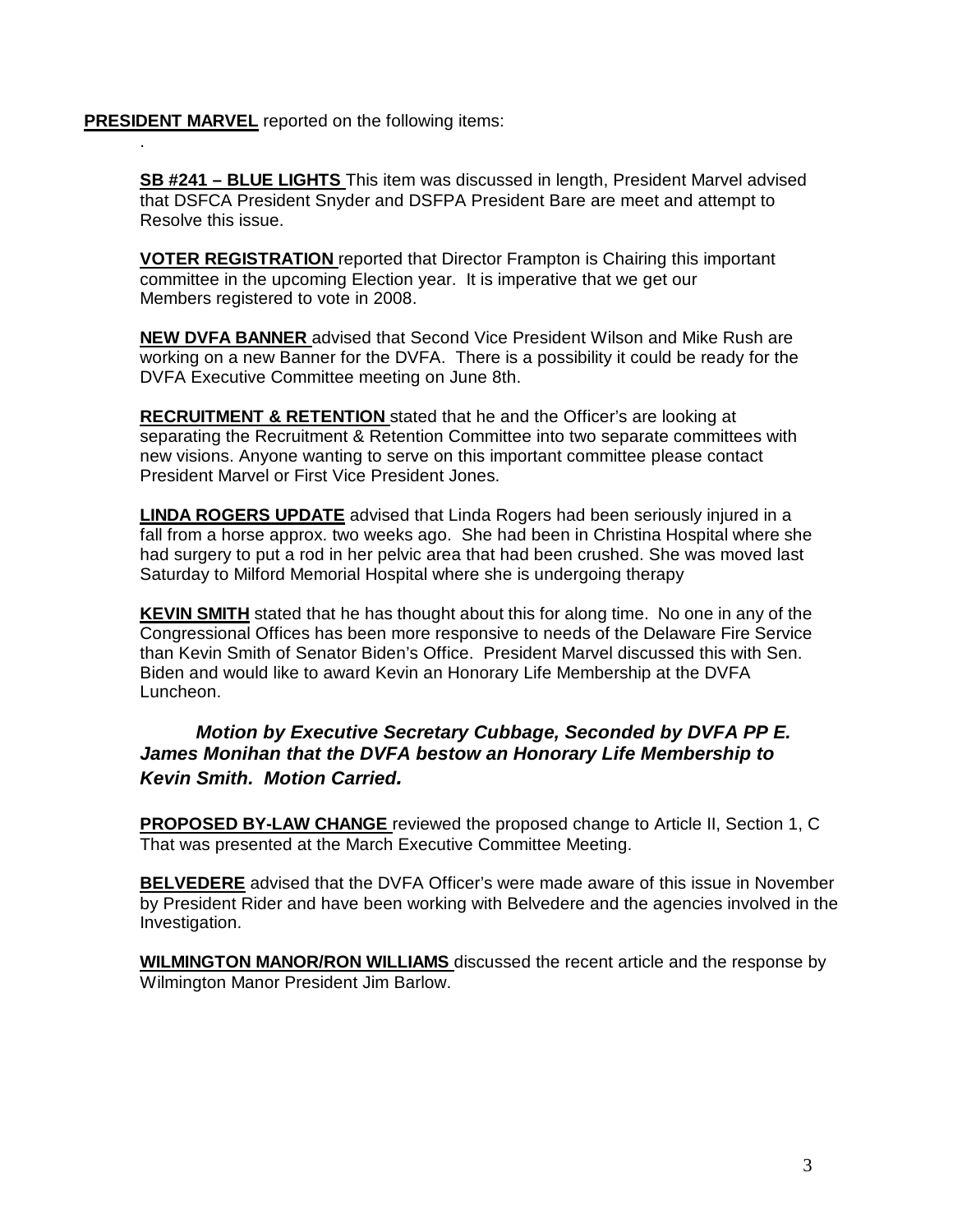**MEDIA QUESTIONS** advised that the News Journal is working on a major article on the Delaware Fire Service that will be published on a Sunday, above the fold on the Front Page. President Marvel requested NCCVFA PP Tom D'Allasandro to comment on the meeting he had with the reporter. Tom discussed the direction of the questions, comments and concerns of the reporter. There was a very lengthy discussion on actions that needs to be taken by the DVFA. President Marvel took the advice of our PR Consultant Bonar and to take no action till the article is published and then we can defend any inaccurate statements if necessary.

**GRANT IN AIDE** discussed the actions that the DVFA has taken in an attempt to protect the Grant in Aide to insure that there are no cuts in funding. Advised that Sen. Bruce Ennis advised that one proposal was an across the board 10% cut of all Grant In Aide projects, but no decision has been made by the Joint Finance Committee.

**JOE EVANS –LODD** reported that the DVFA had meet with Bridgeville Fire Company and representatives of the National Fire Fighters Foundation and prepared all of the necessary paperwork required by the DOJ for a PSOB LODD Death. He advised that Bridgeville has received a case number and case reviewer. NFFF has advised that a decision could be made in Joe Evans case within a month or two.

**DVFA LEGISLATOR'S APPRECIATION EVENING** First Vice President Warren F. Jones reported that due to circumstances beyond our control the Legislative Night scheduled for Tuesday, April 29, 2008 was cancelled. He thanked the committee members for there hard work on this project..

**DVFA PRESIDENTS & CHIEFS MEETING** First Vice President Jones advised that the meeting of all Delaware Fire Company Presidents and Chiefs took place on Sunday, January 27, 2008 at the Modern Maturity Center in Dover. Since that time the DVFA Officer's prepared a Policy Statement for the State Fire Prevention Commission to review. The SFPC did not approve the policy statement and sent a survey to all Delaware Fire Companies for their review and comments. First Vice President Jones advise that they will be a follow-up meeting with the Chiefs and Presidents on June 10<sup>th</sup> at the Delaware State Fire School to discuss Enforcement of Policies and Budget Restraints. .

**DVFA WEB PAGE** First Vice President Jones reported that he has had many comments on the appearance and content of the new web page, but reminded everyone that it was a "Work in Progress" and it will take Time to complete'

**HISTORICAL SOCIETY OF DELAWARE** First Vice President Jones stated that the Historical Society of Delaware exhibit on the Delaware Fire Service will open on June 21, 2008 and will run till February 2009

**CONFERENCE 2008** Chairman Elmer B. Steele advised that the Conference Planning is going very smoothly with a minimum of issues. All forms and materials in regards to the 2008 Conference is on the DVFA Web page and that all forms are due in to the DVFA Office by August  $8<sup>th</sup>$ , No Exceptions. He reported that the Contracts for 2009 & 2010 have been signed and that President Marvel or Jones would need to appoint a Conference Site Selection Committee to review and seek sites for 2011 and beyond. He reminded everyone that the dates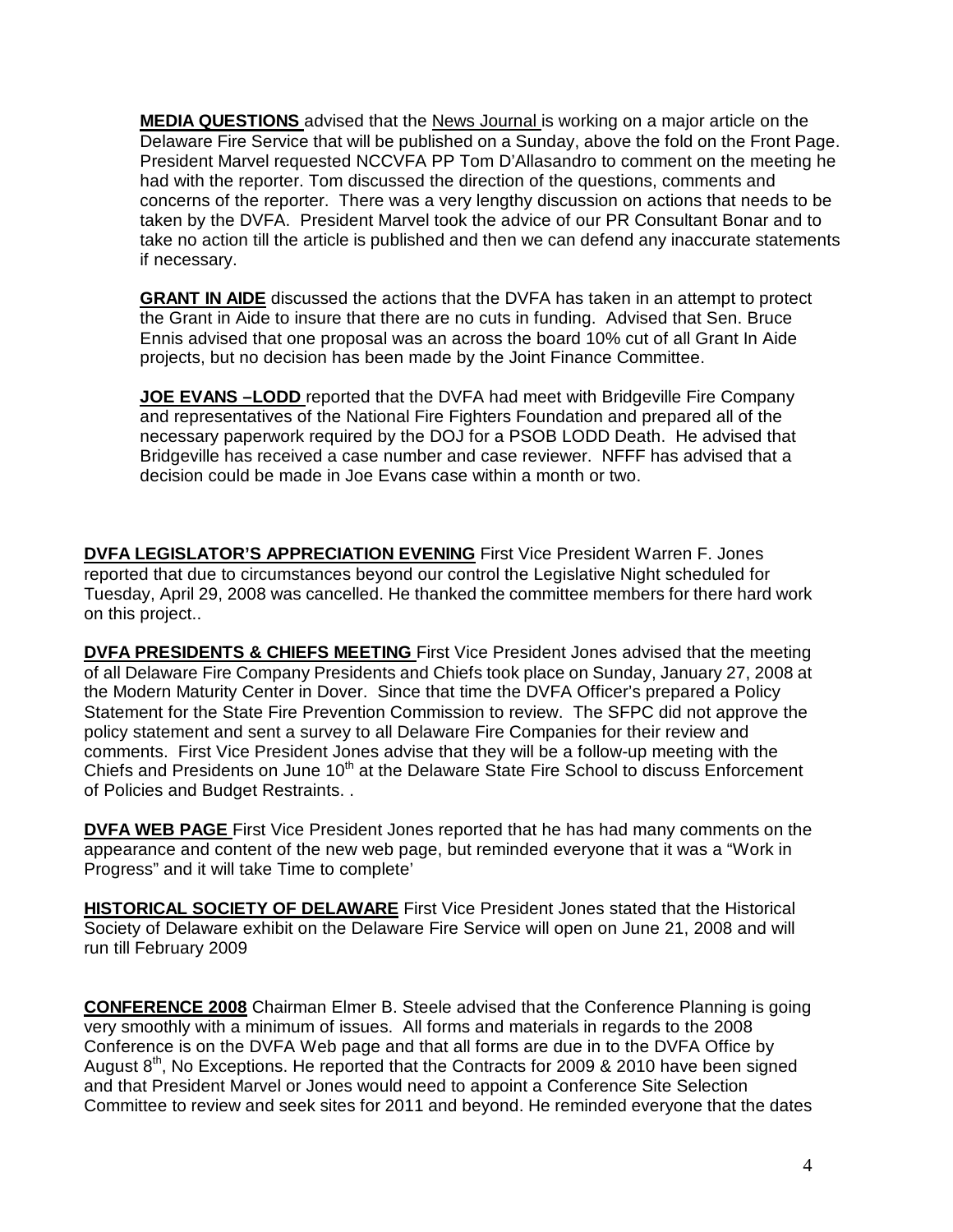are September 8 – 13, 2008 at the Dover/Sheraton. Next Committee Meeting will be on July 21<sup>st</sup> at 7:00PM at the Sheraton, Everyone is Welcome.

**WAKE UP DELAWARE/RISK WATCH** DVFA PP Alan F. Robinson advised the DVFA "Wake up Delaware " Committee has meet with the Delaware Children's Fire Safety Foundations and have come to an agreement as to the reproduction of the "SafetTBear" DVD, Costs and distribution of any profits between the DVFA Foundation and the Delaware Children's Fire Safety Foundation. Tom D'Allasandro, Treasurer of the Delaware Children's Fire Safety Foundation agreed the proposal. After a brief discussion:

# **Motion by Director Barber, Seconded by Director Tobin that the DVFA Approve the proposal for the promoting and marketing the SafeTBear DVD' Motion Carried**

**FEDERAL LEGISLATIVE ISSUES** DVFA PP Steve Austin's report was read by Executive Secretary Cubbage: Former Congressional Fire Caucus Chairman Sherwood L. Boehlert of Utica, NY has retired from Congress and has moved fulltime to Rehoboth Beach and should be Invited to the DVFA Luncheon. President Marvel stated it would be our honor to have him attend.

**DVFA FOUNDATION** Vice Chairman Cubbage advised that the Foundation met on Monday, August 20, 2007 at the Kent County EOC. The next meeting will be April 07, 2008. All are Welcome.

**NVFC** PP E. James Monihan reported on the IRS are auditing Volunteer Fire Companies in the Midwest, he has not been made aware of items they are looking for or which member departments may be deficient. He stated that the Dunkin Donuts/Baskin Robbins NVFC "Junior Firefighter" Scholarship program, which includes 10 \$5000 scholarships, has received 228 applications and should be awarded in the near future. He briefly commented on several Federal Legislative issues that had been reported by Bill Webb.

**BETHANY BEACH AMBULANCE** Director Hal Barber was happy to report the contracts with Municipal Governments and Sea Colony have been signed and the funding stream has been establish for the creation of the Bethany Beach Ambulance Service. He advised they have advertised for an EMS Supervisor, will be hiring 8 EMT-B's, and have signed contracts for two ambulances. He thanked the DVFA, SCVFA and all who have assisted in this project.

**FUTURE LEGISLATION** Director Barber made the following motion:

 **Motion by Director Barber, Seconded by Director Robinson that the DVFA send a letter to the Bethany Beach Volunteer Fire Company, Station #70, relating to the procedure to follow to seek enactment of an equitable District-wide Ambulance Funding Legislation as early as practicable. In addition, letter to be sent prior to June 9, 2008, the date of their fire company meeting, a copy of this letter to be sent the following: Senator Bunting, Rep. Hocker, Councilman Cole, Councilman Phillips, President Tobin – SCVFA, and Director Barber – DVFA.**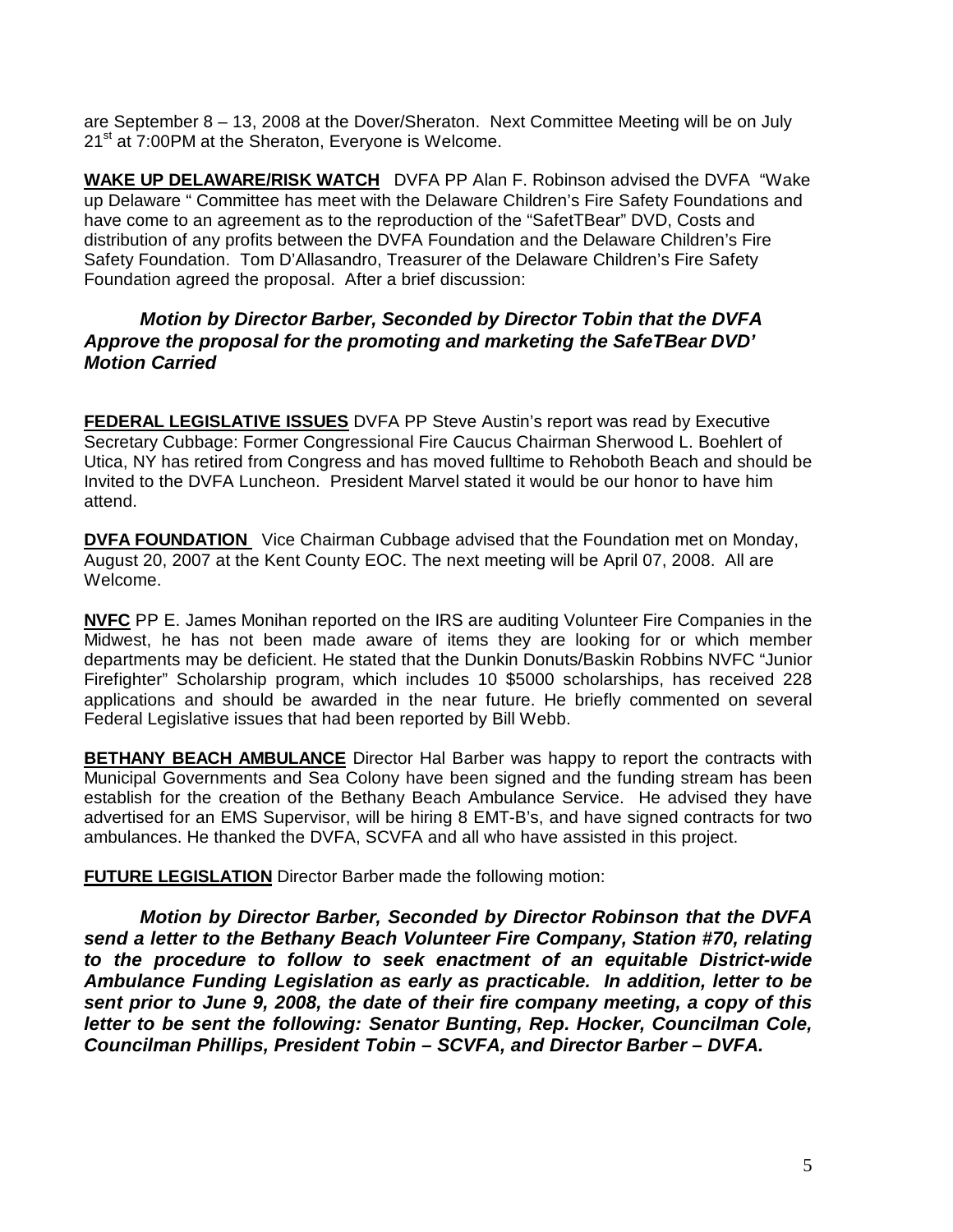After a very lengthily discussion and the following clarification:

This letter will contain the normal procedure for any Member Company of the DVFA to submit proposed legislation for consideration.

- Letter detailing the proposed legislation submitted to the County Association of the Member Company for their consideration and endorsement
- Submission from the County Association to the DVFA and DVFA Legislative Committee for review and endorsement
- Submission to the DVFA Executive Committee for endorsement
- Proposal added to the DVFA Priority List

Further that by sending this letter to the Bethany Beach Volunteer Fire Company that the DVFA does not endorse or have a position on the proposed Ambulance Funding Legislation**.** 

## **With No further discussion, The Motion Passed.**

**MISC ITEMS** Executive Secretary Cubbage reported on the following items:

- Distributed copies of DVFA Legislative Update #3 for review and comments
- Distributed copies of the April 14, 2008 Memo from Debra Lawhead, Insurance Coverage Office in regards to Funeral Benefit for Volunteer Firefighters, Ladies Aux, and Ambulance Companies NOT be subject to Federal Withholding Taxes.
- Advised that the DVFA did not receive a 2007 SAFER Grant as part 2 of our Four year program. However, will be filing the 2008 SAFER Grant application by the end of June.
- Discussed the Charitable Organizations Funding Scams and the actions by the State Attorney Generals Office
- Report that the 2007 Matching Fire Prevention Funds check had been received by the State Fire Prevention Commission and will be forwarded to Treasurer Metheny for distribution
- Reported that the DVFA Office would be purchasing two new desktop computers, one server and associated softwear. Further that the new Laptop computer that was going to be purchased be put on hold till the others are installed and pricing has been finalized